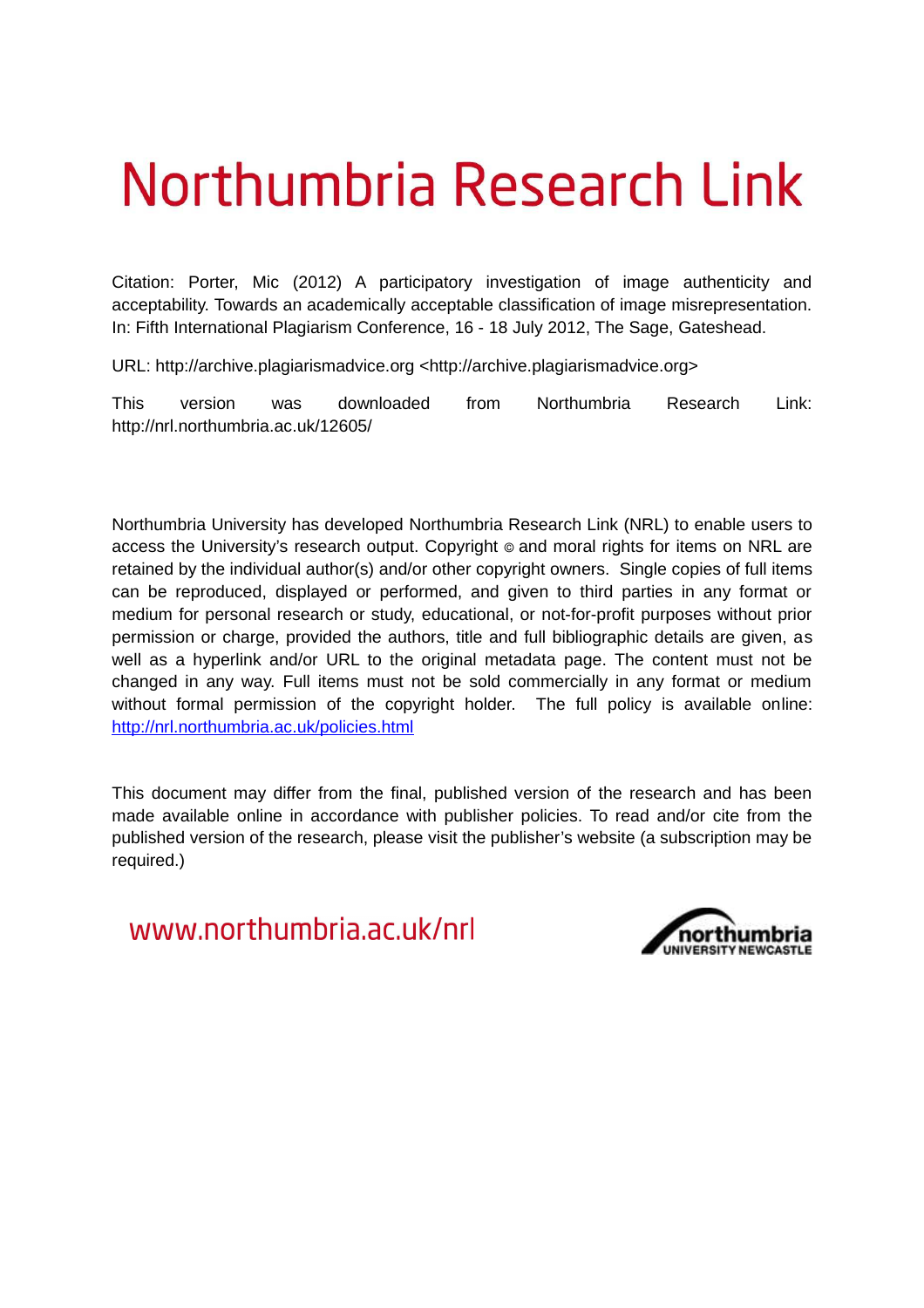## *A Participatory investigation of image authenticity and acceptability*

Porter, M. Northumbria University, UK

For University academic staff and students the concept of plagiarism should be well understood and, for text, detection systems are established albeit unable to help in the determination of intent. With text based creative material (e.g. lyrics, plays, poems or substantial quantities of text) copyright is also understood, will be readily detectable and any substantial infringement is unlikely to be inadvertent or accidental.

However for those working creatively with images or in three dimensions (designers, artists, architects, etc.) academic misconduct will virtually always have the potential to infringe intellectual property rights (IPR). Images have the creative holism that is automatically copyright and, if three dimensional, awarded design rights. Additional, non-automatic IPR may also be established after a verification and registration process. However, such rights may be limited in time or to particular geographical areas and product types.

The text based academic can avoid the accusation of plagiarism by attribution and acknowledgement. However, this may be seen by the designer or artist as unnecessary and, perhaps, as simplifying the tracing of any infringement and thus accusations of misconduct. Furthermore, infringement can, plausibly, be inadvertent when an existing design solution, look or style reappears in the new work or trivial when a derivative or adorned work is created. Coincidental co-creation is not uncommon with IPR applications when primacy must be established. Trivial while not a defence might be thought to be mitigating.

It is increasingly possible to determine if an image (in whole or part) is a direct copy of one that has either been registered or found by web-crawling software. Tineye® is an example of a "reverse image search" service however it can be shown to "fail to find" work even when an image is, circumstantially known to be, copied.

For example, a product student who, with Photoshop® placed a representation of their waterproof camera design against a background of an Australian reef. The original image could not be located via Tineye® thus giving doubt, unless further and better particulars of the image creating circumstances could be obtained, to an accusation of plagiarism. Searching via Google Images® does find many similar images but as it cannot reliably distinguish between a photograph taken by me of "Tyne Bridge" and one used by the local tourist board of the "Swing Bridge" doubt of authenticity remains but is not verified.

In Northumbria University's regulations the examples given of plagiarism include:

"the unacknowledged use of images (digital or otherwise) [...] either in the[ir] entirety or in the creation of a derivative work"

The lack of a rigorous identification scheme makes the application of this clause problematic and staff may regard infringement as an acceptable misdemeanour rather than gross academic misconduct.